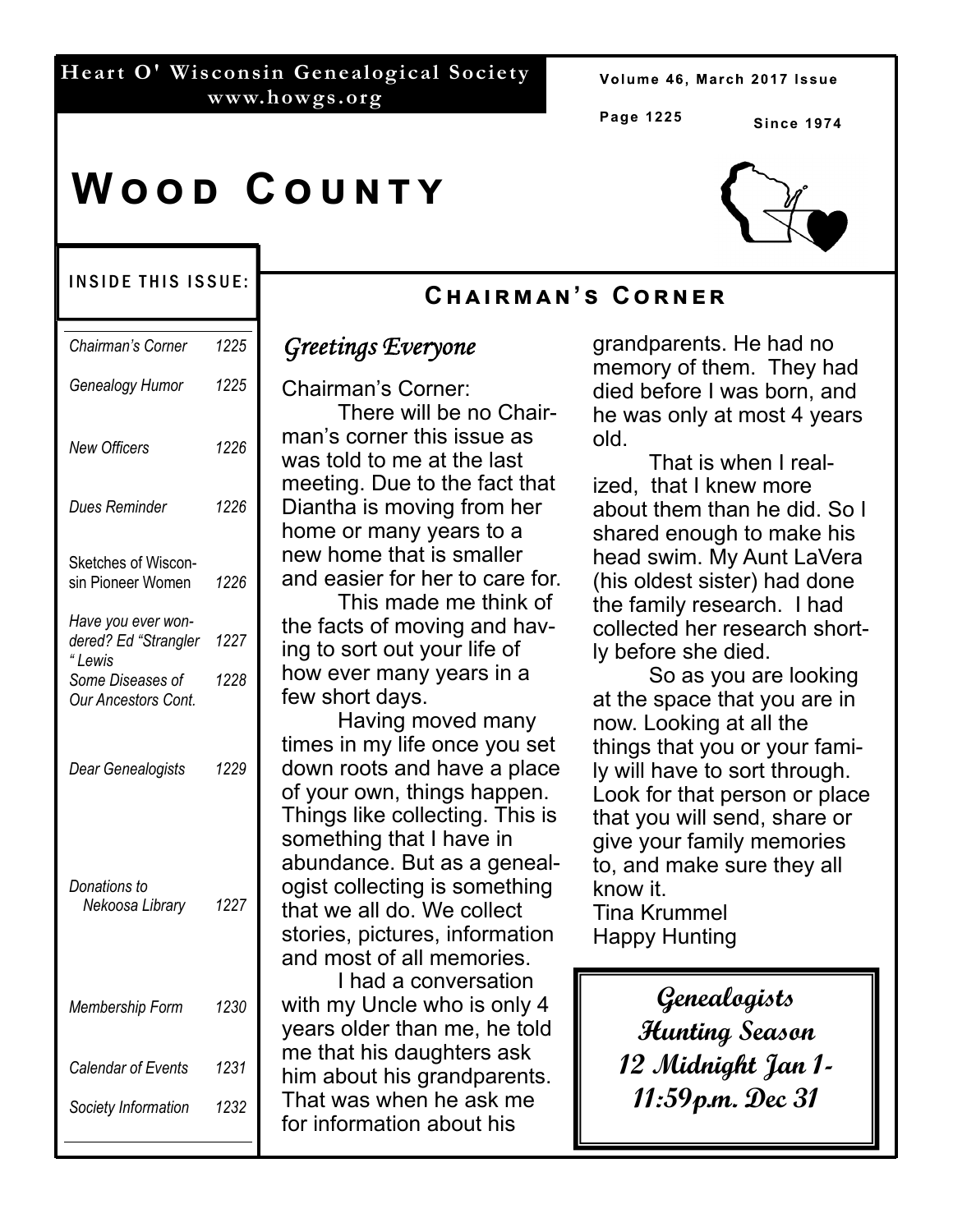# **Nඍ ඟ Oඎඎඑඋඍකඛ**

 Officers were voted in at the end of last year to take us on into the new year. Please help the officers out in any way that you can. Our society is only as strong as its members.

Chairman: Diantha Neinfeldt

Vice Chairman: Tina Krummel

Secretary: Doreen Dimick

Treasurer: Norma Reber

Trustee: Karen McCarthy

 It's that time of year again—your annual dues are payable now. Our membership year runs from August 1 through July 31.

 Check your newsletter label. The line above your name has the expiration date of your membership. There is a membership form on page 1206 of this newsletter. Please check with Bev, our treasurer, on the status of your membership.

#### **Sketches of Wisconsin Pioneer Women Compiled by Florence Chamber Dexheimer Sarah Janet Wood Balderston**

(Contiuned from Dec 2016 )

Gradually "the neighbors" came to the south end of town, the Sampsons, The Neeves and the Scotts' the Butterfields and the Rowes, the Wheelans, Whitneys, Purdys and smiths. The Kromers and Fritzsingers, the Witters and Webbs, the Lunts and the Woodworths, the Naylors, the Sweeneys, the Robert Grace family; and a little later, the Emmons, La Breche, Belanger, Bezoir, Bell Farrish and Lyon families, the Warrens, and La Vignes, each to help make history, and all to lend a helping hand.

Trained nurses were unknown in those days, and countless are the bed-sides where these pioneer women have served.

"Auntie" Sampson, Nancy Smith, "Auntie Lem" Kromer and Janet Balderston were famous nurses in those days, and scores of Grand Rapids children were given their first bath by these willing faithful hands. Many a tooth has Grandma Balderston pulled by the good old method of tying a stout string to the offending member and giving a equally stout pull. And the ears she has pierced for "stylish" little lassies.

Mother told us her first telephone was a piece of red flannel hung on the front of the house to signal Mrs. Henry Jackson, who lived on the west bank of the Wisconsin River. This meant "I'm coming over", and there being no bridge, the row-boat journey began. Dues!  $\left| \begin{array}{cc} \text{first. This field is not always positive, and} \\ \text{there being no bridge, the row-boat journey} \\ \text{Softyou want to} \\ \text{Mother saw the Indian trails be-} \end{array} \right|$  **If you want to** 

Mother saw the Indian trails become paved streets, the one story shanties grow into brick and stone structures, the ferry replaced by the toll-bridge, that by the by steel bridge – and then the concrete – the ox-cart give place to the horse, and to see the horse fast losing his place for the automobile.

My mother was a constant reader, her mind being exceptionally keen, and her interest in politics and all present day happenings was quite remarkable.

She lived through four wars. The man who became her husband served in the Mexican war; she was one of the women who helped make the flag presented to Captain John Compton's Company serving in the Civil War. Then came our war with Spain. And her only grandson served overseas in the World War.

Eight children were born to my mother, three of who are living. Our house was always open, a stopping place for all

our school friends, boys and girls. For the grandchildren and their school-mates.

Mother was a true exponent of the word

neighbor", her willing hands always doing and giving, her cooky-jar always open to children's hands.

She was a member of Ah-dah-wagam Chapter, Daughters of American Revolution.

Possessed of a wonderful memory – she was always – even to the end, a source of inspiration to those who came in contact with her.

On February 2, 1924, she slipped quietly away to the "far country". And on the 5<sup>th</sup> of February the "Neighborhood" Grandma" was carried forth from the little house she entered as a bride nearly seventyone years before.

Carried by the sons of pioneers – whose fathers and mothers helped make Wisconsin history.

"She hath done what she could." Written by her daughter, Grace Balderston Daly, Wisconsin Rapids, Wisconsin.

http://digicoll.library.wisc.edu/cgi-bin/WI/ WI-idx?type=header;id=WI.PionWomen

*have some fun, say "Who's your daddy?" to a room full of genealogists and watch the heads turn.*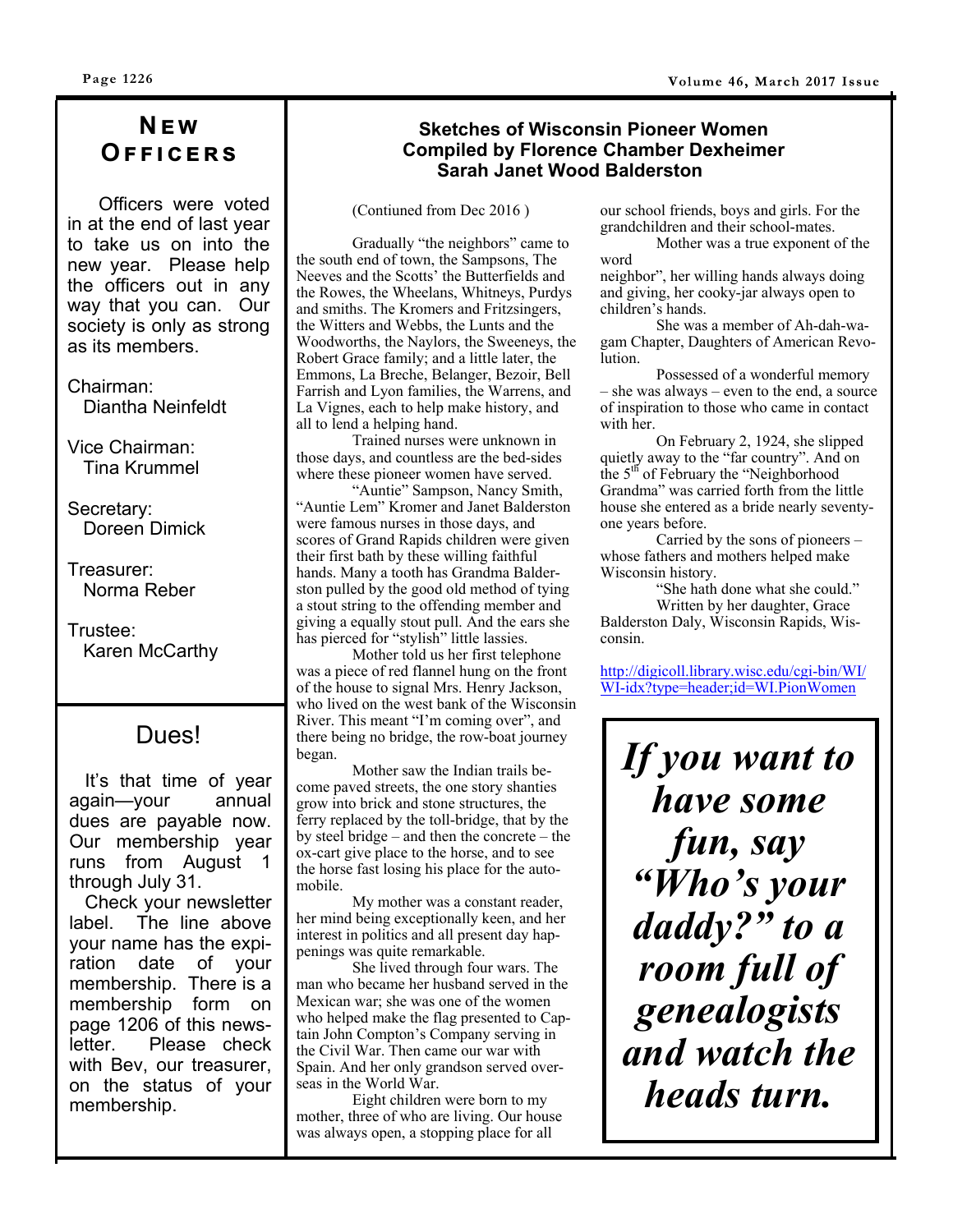### **HAVE YOU EVER WONDERED?**

When I was a kid I noticed this sign, every one knew about Ed "Strangler" Lewis. So now after nearly 50 years I stopped and actually read the sign. What I found out while looking for information is that a friend has him in there family tree, so I ask for help.

Ed "Strangler" Lewis (1890 - 1966) Driving south on Wisconsin Highway

73 (Prospect Avenue), a Wisconsin Historical Marker can be seen as one leaves Nekoosa. It commemorates the life of one of the most famous wrestlers in history, Ed "Strangler" Lewis. He was only 14 years old and 200 pounds when he won his first professional victory in Madison, the beginning of a

wildly successful career.

Lewis was born Robert Herman Friedrich in 1890 in the Town of Port Edwards, an area now known as Nekoosa, Wisconsin. One of six children born to, Jacob "Jake" Friedrich Jr. and Amalae

"Molly" (Gueldenzopf) Friedrich, he adopted the wrestling persona in part

due to his father's disapproval of his career. Jacob Friedrich did not believe wrestling was an appropriate, long term career calling. Both Mr. and Mrs. Friedrich had immigrated from Germany and settled in Wisconsin.

 Robert held his parents in high regard and even purchased a home for them in California. In an inter-

view with the *Chicago Tribune in 1934, he reminisced about the memories he had of his parent's time out west. He acknowledged that he had purchased the home with the best of intentions: for his parents to enjoy his father's retirement from the Nekoosa police force. He later came to somewhat regret the purchase when he acknowledged that California life did not suit Jake and Molly. Robert* 

*realized that his parents were unhappy being so far away from the "neighborliness" of Nekoosa, Wisconsin.*

 "There was no 'Hi Chief' for Jake, no 'Good morning, Mrs. Friedrich' for Molly," he acknowledged in his *Chicago Tribune interview. "Years of living in the* 

*little town with the same neighbors had spoiled them for whatever pleasures a California mansion might offer them." The couple wished to live out their retirement in Nekoosa, where friends, neighbors and family were a constant. Jake and Molly left their California mansion to return to central Wisconsin where they passed away in 1942 and 1966 respectively.*

Lewis went into semiretirement in 1935, only to later come out of retirement seven years later, despite being legally blind at the time. Lewis's blindness was due to trachoma, a contagious bacterial infection. After earning over 3 million dollars throughout his career, traveling the world Ed "Strangler" Lewis, whose signature move was the strangle hold/ sleeper hold, was six time World Heavyweight Champion, inducted into the George Tragos/Lou Thesz Hall of Fame in 1999, and the Professional Wrestling Hall of Fame in 2002. In 1951, Lewis was inducted into the Wisconsin Athletic Hall of Fame and his marker is currently on display at the UW-Milwaukee Panther Arena in Shorewood. Submitted by Genny Gildenzoph

**Early Settlers of Nantucket: Their associates and descendants.** Hinchman, Lydia S.  $2^{nd}$  ed. 1901

**A Genealogical Dictionary of the First Settlers of New England showing three generations of those who came before May 1692**. Vol 1-4. Savage, James. 1860

**The Great Migration: Immigrants to New England 1634-1635.** Vol 1-7. Anderson, G. Sanborn, M. Sanborn. 1999.

# **Books donated to the Nekoosa Library**

Genealogy Books to Nekoosa Library, Dec 2016 From the collection of Patricia Andrae of Wisconsin Rapids, WI

**The Complete Great Migration Newsletter,** Vol. 1-15. Anderson Robert Charles. 2007

**Directory of the Ancestral Heads of New England Families 1620- 1700.** Holmes, Frank. 1923 **Early New England Families 1641-1700**, Vol. 1. Williams, Alicia

Crane. 2015

**Early New Englanders and Kin: A Genealogical Tree of more than 12,000 Interrelated Individuals with Roots in Early New England.** Burgess Roy. 1992

**The Early Settlement of Stamford, Connecticut 1641-1700**. Majdalany, Jeanne. Rev. Ed. 1992



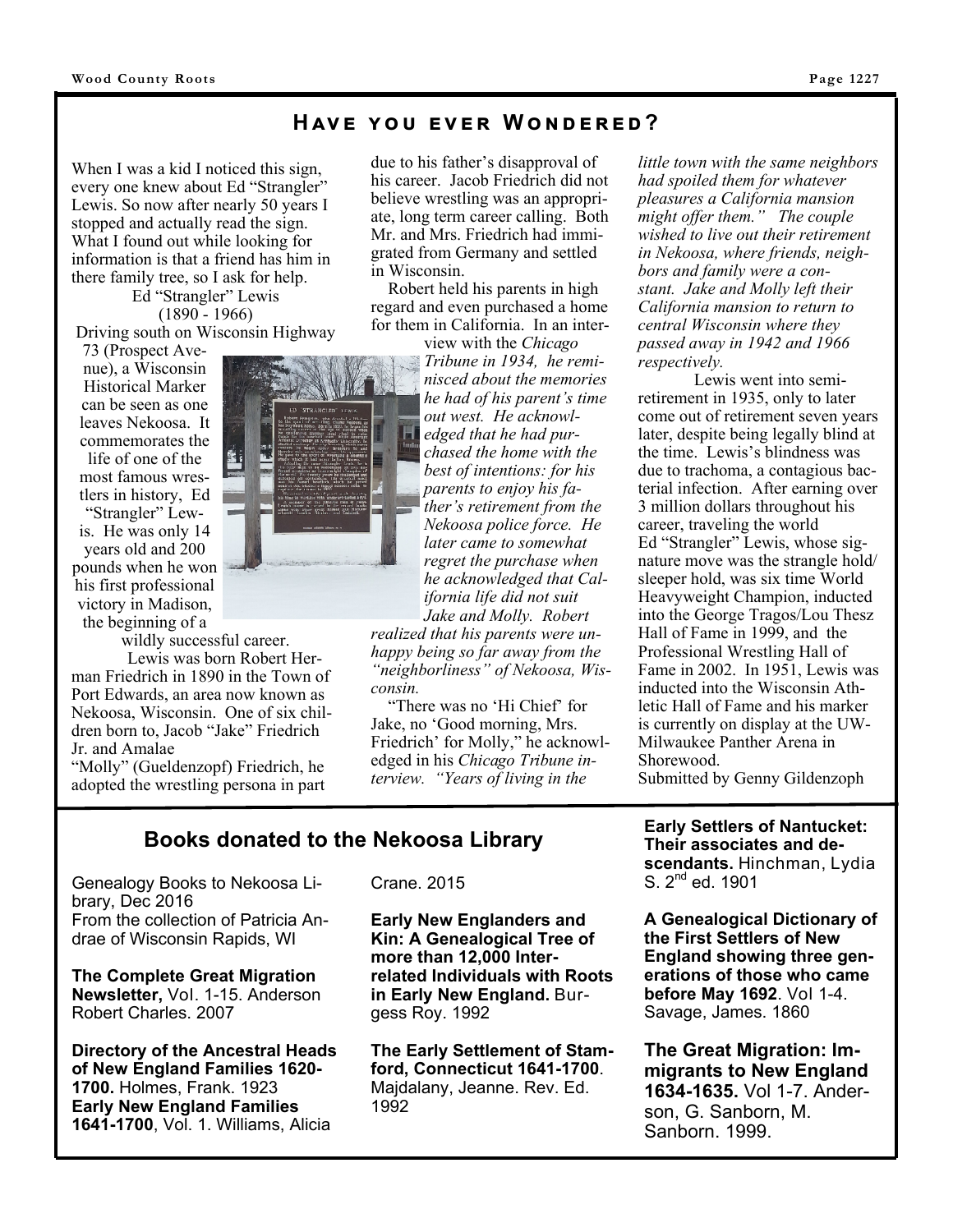**The Great Migration Begins: Immigrants to New England 1620- 1633.** Vol 1-3. Anderson, Robert Charles. 1995

**The Great Migration Newsletter. Volumes 1-5.** 1990-1994. Anderson, Robert, ed. 1998.

**The History of Nantucket, being a compendious account of the first settlement of the Island by the English.** [With prominent events from 1835-1880.] Macy, Obed. 1880.

**The History of Nantucket: County, Island, and Town, including genealogies of first settlers**. Starbuck, Alexander. 1924

**John Howland of the Mayflower, Vol. 1:** The first five generations;

Documented descendants through his first child Desire Howland and her Husband Captain John Gorham. White, Elizabeth. 1990.

**Nantucket Lands and Land Owners.** [Goes back to 1637.] Worth, Henry. 1992

**New England Marriages Prior to 1700**. Volumes 1, 2, 3. Torrey, Clarence. 2011

**New Englanders in the 1600s: A Guide to Genealogical Research Published Between 1980 and 2005.** Hollick, Martin. 2006

**The Pilgrim Migration: Immigrants to Plymouth Colony 1620 -1633.** Anderson, Robert. 2004

**Vital Record of Mendon, Massachusetts to the year 1850.** Baldwin, Thomas. 1920.

**What did they Mean by That? : A Dictionary of Historical Terms for Genealogists.** Drake, Paul. Rev. ed. 1998

**The Winthrop Fleet: Massachusetts Bay Colony Immigrants to New England 1629- 1630.** Anderson, Robert. 2012

There are more book donations by Patricia Andres to other libraries in central Wisconsin.

Next Newsletter I will include book list given to the Mauston Library.

# **SOME DISEASES OF OUR ANCESTORS CONTINUED**

*Epilepsy: Periodical convulsions with unconsciousness during the attack.* 

*Erysipilas: A contagious disease of the skin marked by redness and swelling of the affected area. Sometime related to Gangrene.* 

*Fits: Epilepsy or convulsions. Flux: The discharge of large amounts of fluid from a body cavity such as vomiting or diarrhea, resulting in dehydration.* 

*Grippe: An old term for influenza.* 

*Gravel: Course concretions from the kidney or bladder such as kidney stones.* 

*Hives: A reaction of the skin marked by the appearance of smooth, slightly elevated patches which are redder or paler than the surrounding skin and often accompanied*  *by severe itching. Causes may be allergy, infections or emotional stress.* 

*Hydrocephalus: Dropsy of the brain; almost always an affliction of early life.* 

*Hysteria: Main characteristic was a morbid excitability of the whole nervous system; from the occurance nearly always in females, thought to originate in some affection of the womb. Different types of hysteria required different types of hysteria required different treatment but generally tonic regimen was given; iron and cod liver oil were often appropriate remedies.* 

*Jaundice: A syndrome characterized by a deposition of bile pigment in the skin and mucous membrances, resulting in a yellow skin appearance.* 

*King's Evil: Another name for Scrofula.* 

*Lock-Jaw: Uncontollable spasmodic contraction of muscles of the lower jaw; thought often to be a consequence of disease involving the jaw, teeth or gums. Treatment included Calabar Beans, Camphor, Indian Hemp and ice applied along the spine.* 

*Marasmus: A form of protein malnutrition occurring during the first year of life, resulting in growth retardation and progressive wasting away of fat and muscle.* 

*Measles: A highly contagious viral infection involving the respiratory tract and skin tissues. Frequently complicated by a very high fever.* 

*More to follow in next issue. From The Pipost, June 1987.*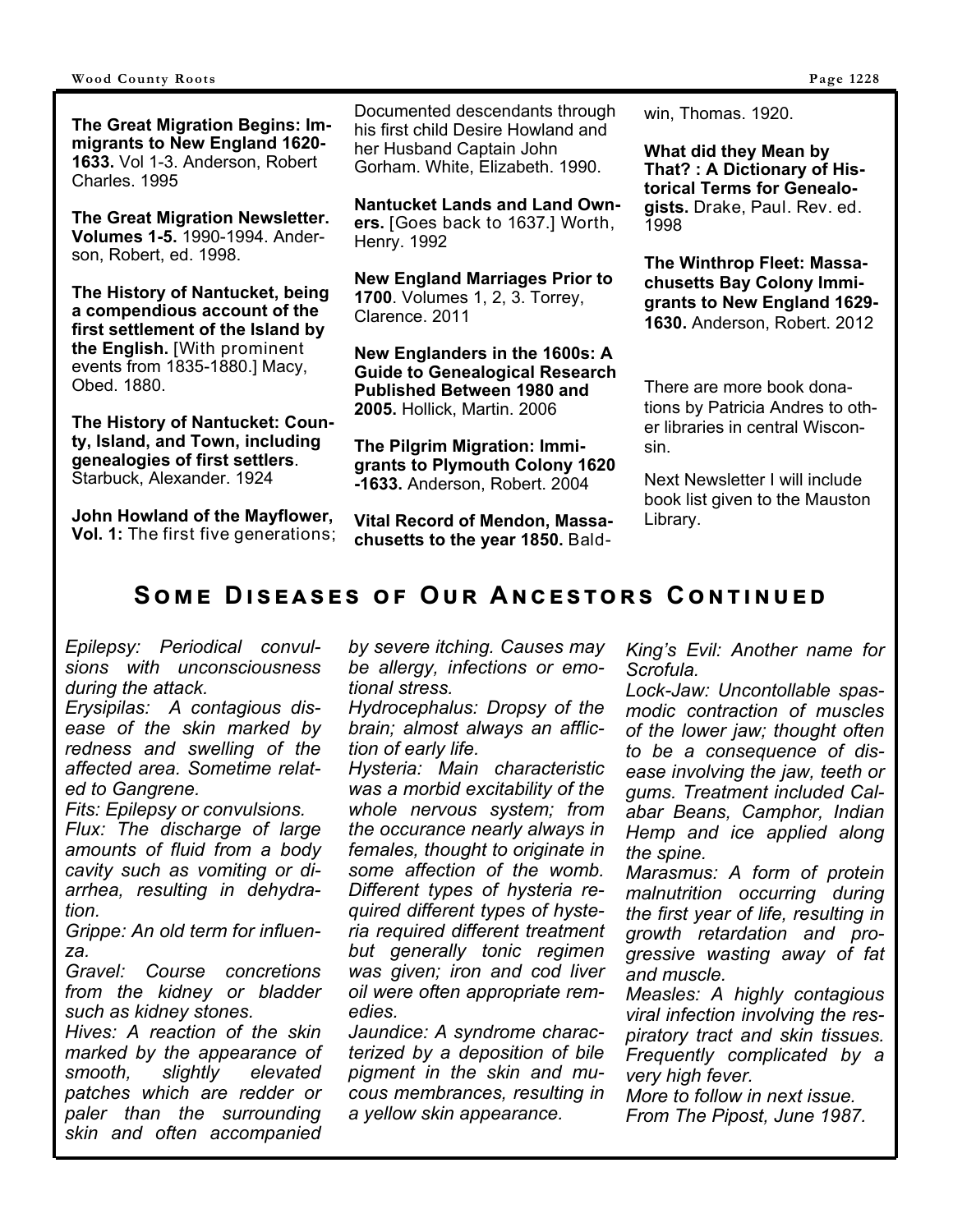# **Dear Genealogists From California**



## **Ernenputsch, Jr, John Henry**

August 25, 1923 – November 13, 2014

John Ernenputsch passed away peacefully at home on November 13<sup>th</sup> surrounded by his family. John was born in

Marshfield, Wisconsin and grew up in Peru, Illinois. He enlisted in the Marines during WWII and was assigned as a tail gunner flying over the Caribbean on sub patrol. He met his love, Shirley, in a dance hall after the War and soon asked her to marry him and come with him to California where he would attend USC. He graduated USC as a structural engineer (has remained an avid Trojan to this day) and moved to their first and only home in the San Fernando Valley in 1950. John and Shirley were the first registered parishioners at St Genevieve's Church their church envelopes with the number 1. He was a gifted structural and architectural engineer working on many buildings in and around Los Angeles, many of the most popular rides at Disneyland and Disney World and in his later years also engineered the 230 foot Bracci Bridge over the Winchuck River in Oregon.

John was a dedicated family man who took great care of all his family. He was a golfer, a coach, loved to take the family camping and loved working in the garden. He was always working on something, including taking care of his yard up to a week before he passed. He is survived by his loving wife Shirley, his children Lynn (Loren) Bracci, Janice (Ron) Simmons, Leslie (Scott who passed away in 2013) Smith, and John (Kelly) Ernenputsch IIIhis son Tom Ernenputsch passed away suddenly in April of this year. He is also survived by his sisters Norma Leibol and Janet Pioli, his 13 grandchildren, Jim, Kim, Todd, Tami, Josh,

Haylie, Rusty, Brett, Kristen, Matthew, John IV, Alex and Eric as well as numerous greatgrandchildren. He will be dearly missed. Services will be held on Saturday, November  $22^{nd}$  at 9am (viewing at 8:30am) at San Ferando Rey De Espansa Mission in Mission Hills (coordinated by Mission Hills Catholic Mortuary). Los Angeles Times 18 Nov 2014



### **Rannow, Renee Kathryn**

Rannow, Renee Kathryn, age 58 passed quietly at the home she shared with her sister in Madison on November 1, 2015, following a 3 year struggle with cancer. She was born to Howard and

Esther (Vienneau) Rannow at St Joseph's Hospital in Marshfield, WI on October 8, 1957. She attended Colby Public Schools and graduated in 975.

In 1978, Renee drove to California and created a successful career in technology. She began her career with Emulex Corporation, a high-tech company, where she established an international division that had direct sales offices in seven countries. Her efforts help grow the company into a \$150M business within 5 years. Renee later became a founding partner of Lantronix, a local manufacturer of networking products. Her sales achievements were recognized through numerous awards from both employers and customers. She also served as a consultant to companies interested in expanding their businesses to the international arena and establishing overseas distribution.

The American Electronics Association asked her to represent them on the Export Control Committee established by to represent them on the Export Control Committee established by the U.S. Department of Commerce and the International Trade Commission to increase U.S. exports of high-tech commodities and streamline export controls. Renee held officer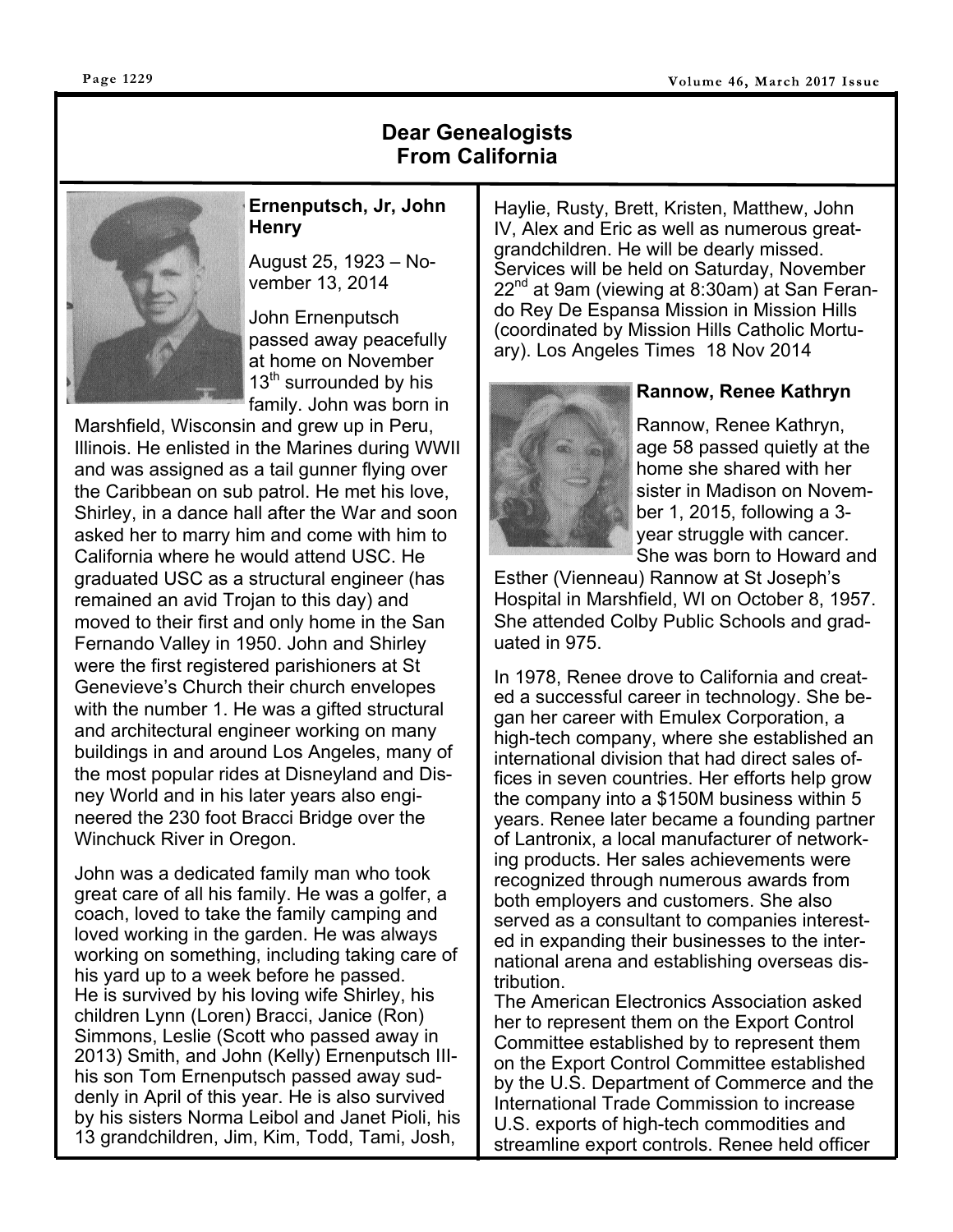# **Dear Genealogists Cont.**

positions in several trade organizations, and was a past president of the International Marketing Association of Orange County. Renee loved to cook, entertain family and friends, spend time in wine country, and anything Italian. In 2011, she fulfilled a lifelong dream of traveling to Italy, where she rented an apartment in Florence and explored her beloved Tuscany, including at museums, cooking classes, and anywhere there were people.

Renee is survived by her mother Esther Rannow, Abbotsford; siblings, Rick Rannow of Abbotsford, Robyn Rannow of Madison, Ross Rannow (Evonne of Colby, Randy Rannow (Vicki) of Huntington Beach CA, Rae Miles (Eddie) of Madison and Rochelle Rannow of Verona. She is also survived by nieces, nephews and aunts and uncles.

The family wishes to express their appreciation for the care Renee was given by staff members of Hoag Hospital (California) and the Carbone Cancer Center at UW Hospital and Clinics (Wisconsin). It is being assisted with arrangements by Cress Funeral Home and Cremation in Madison. In Lieu of flowers, Renee asked that gifts be made to Second harvest (or your local food pantry). Please share a memory at

www.CressFuneralService.com

Cress Center Funeral & Cremation Madison WI Orange Co Register 15 Nov 2015

Editors Note. I was in Marshfield, Wisconsin at the new library. Their genealogical room is amazing.

They have an old card catalog file full of newspaper clippings from all over Wood county. I will be sending these clippings to the library to be stored and saved for those looking for these family members.

If you get a chance to check it out please do.

#### **MEMBERSHIP FORM DETACH AND MAIL WITH A CHECK FOR \$15 PAYABLE TO:**  $HEART$  O' WISCONSIN GENEALOGICAL SOCIETY  $P. O. Box 1565$ **W එඛඋඖඛඑඖ R ඉඑඌඛ WI 54495-1565**

| Name:    |                          |
|----------|--------------------------|
| Address: |                          |
| City:    | State: _______ Zip Code: |
| Phone: ( | E-mail:                  |

New members only: You may have one free surname search if you reside outside of Wood County, WI (a \$10 value).

Surname you would like researched:

The membership list is published once per year in the December newsletter. We ask that you give permission for us to publish your address, telephone number, and e-mail address by responding to the following questions. (Please clearly circle your answer; if no response is given, we will automatically publish): I wish to have the following published in the December newsletter: my address? Yes No; my phone number? Yes No; my e-mail address? Yes No

Members may submit one free query per year, which will be published in the Society's newsletter in order to contact others researching the same ancestors. It should be 50 words or less, not counting the name and address of the submitter. Members and non-members may submit additional queries at the rate of 10 cents per word.

Please enclose a self-addressed, stamped envelope if you want a membership card mailed to you. Thanks.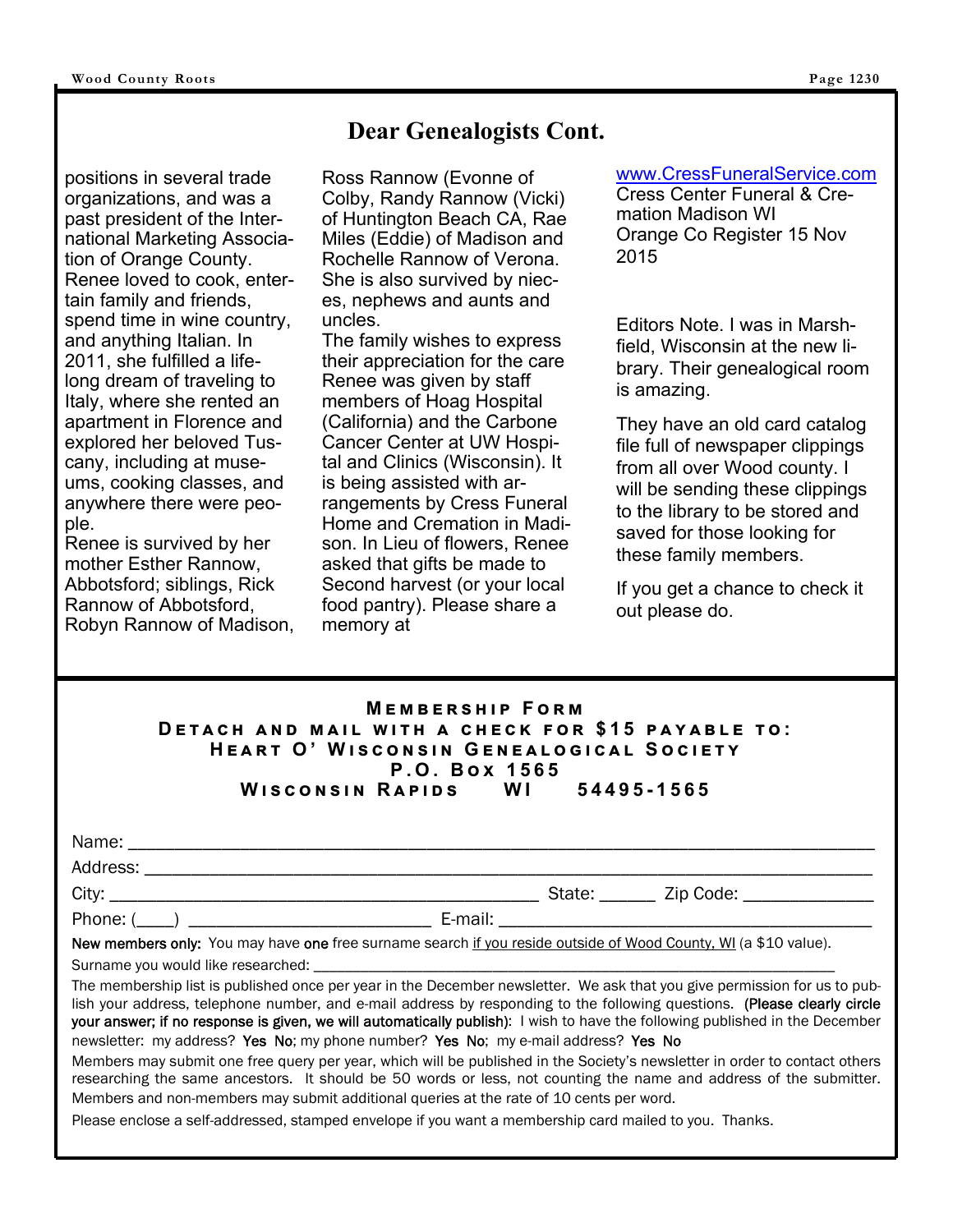# **CALENDAR OF EVENTS**

**March 14, 2017 Heart O' Wisconsin Genealogical Society Meeting, 6:30 p.m., McMillan Memorial Library, Wisconsin Rapids, WI.** Mary Moss will be sharing her Timeline form of genealogy.

**April 11, 2017 Heart O' Wisconsin Genealogical Society Meeting, 6:30 p.m., McMillan Memorial Library, Wisconsin Rapids, WI.** Yet to be decided.

**April 6-8, 2017 WSGS Gene-A-Rama Date will be in Chula Vista in the Wisconsin Dells.** WSGS and FGS will be presenting GAR. Thursday is Society day, Friday and Saturday will be filled with speakers and presentations. For more information contact WSGS@wsgs.org or http://wsgs.org/cpage.php?pt=248 for GAR flyer .

**May 9, 2017 Heart O' Wisconsin Genealogical Society Meeting, 6:30 p.m., McMillan Memorial Library, Wisconsin Rapids, WI. Yet to be decided.** 

**May 13, 2017 HOWGS Brat Fry at West Grand IGA** 

**May 20, 2017 HOWGS Brat Fry at Baker Street IGA Come and support our society and have some great brats.** 

**June 13, 2017 Heart O' Wisconsin Genealogical Society Meeting, 6:30 p.m., McMillan Memorial Library, Wisconsin Rapids, WI. Cemetery Walk** 

*If you're a member of WSGS, don't forget their very informative webinars which you, as a member, can access on their website at www.wsgs.org.*